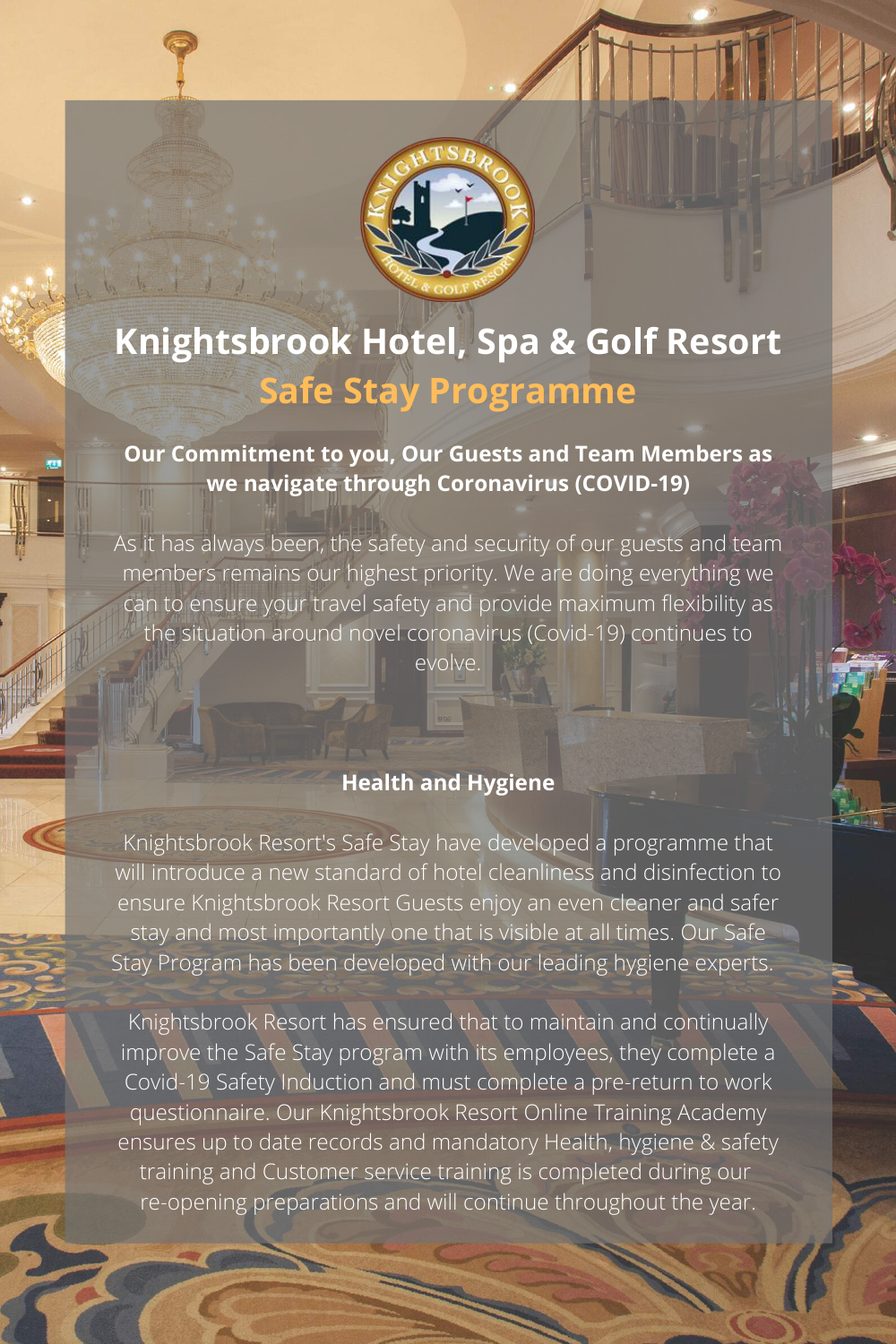## **Knightsbrook Resort will undertake the following measures:**

#### Physical distancing:

Customers will be advised to practice physical distancing by standing at least 2 metres away from other groups of people not travelling with them while standing in lines, using elevators or moving around the hotel. Reconfiguration of furniture throughout adhering to the Social Distance Guidelines in Bars, Restaurants and Banquet Suites. Plexiglass Barriers will be in place at Reception Desks in Main Foyer, River Spa, Health Club and Golf Shop.

## Hand Sanitiser:

There will be health and hygiene reminders throughout the Hotel for all guests and customers.

#### 3. Front of House Signage

Signage will be posted throughout the hotel to remind employees of the proper protocol for wearing and disposing of PPE. Also, best practice for hand washing, sneezing protocol and avoiding touching their faces.

### 5. Knightsbrook Resort Safe Stay Seal

#### 4. Back of House Signage

There will be accessible Disinfecting Facilities at Entrance to the Hotel and High Traffic Areas.

To indicate that guests' rooms have not been accessed since been thoroughly cleaned.

#### 6. Extra disinfection

The 10 High touch Area in Guests Rooms including light switches, Telephone & TV Remote Controls, Closet Goods and door handles will be given additional attention

#### 7. Less Communal Access

Such as Breakfast Buffet been replaced with Table Service, Concierge Service suspended and limited number of guests in Lifts. Two Stair Routes are also available to all floors.